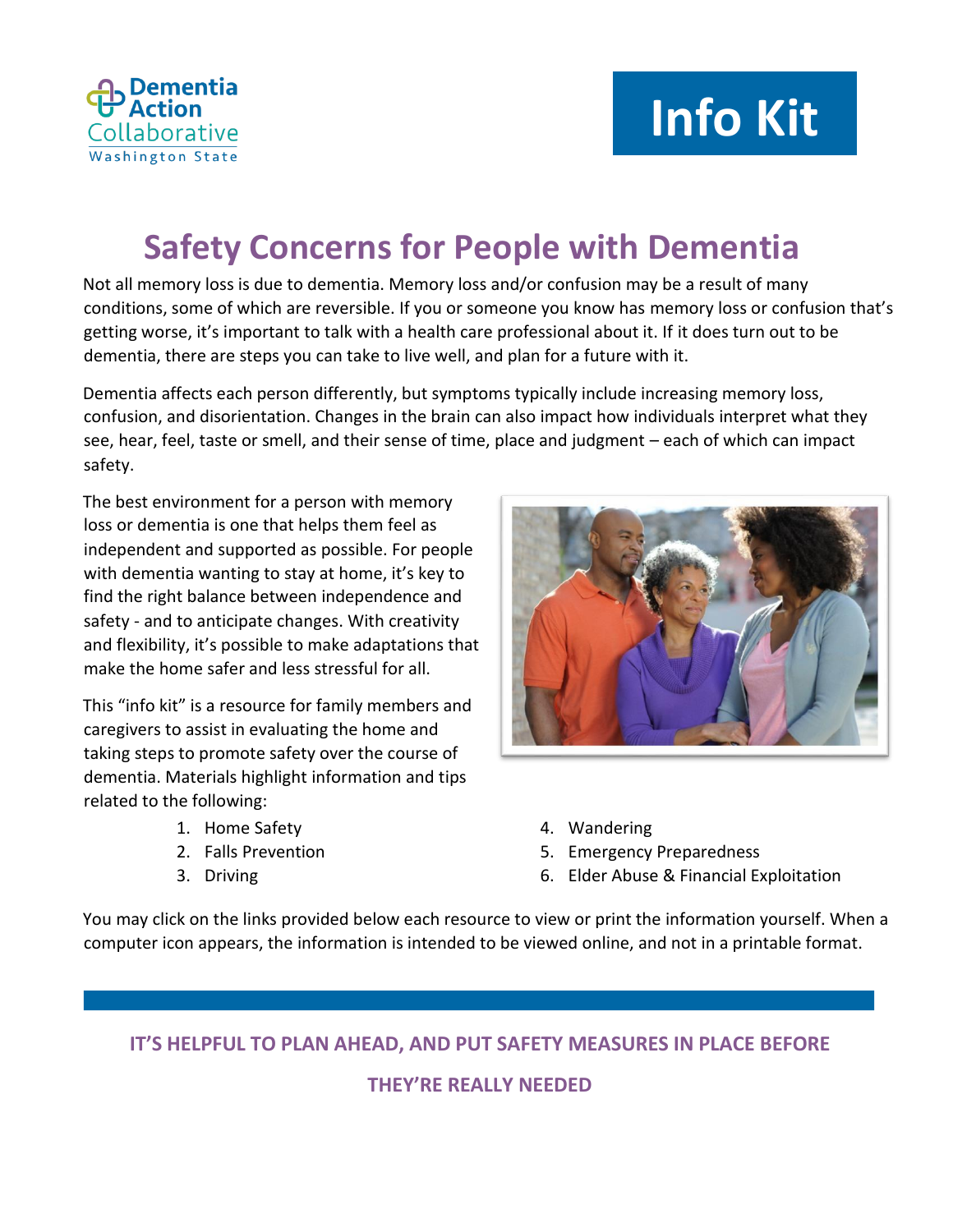## **1. HOME SAFETY**

- **[Alzheimer's Caregiving Tips, Home Safety](file://///dshsfsoly2411c/KORTELM/Data/AD%20Plan/•%09https:/www.nia.nih.gov/alzheimers/publication/home-safety)** (National Institutes on Aging, 2017) <https://www.nia.nih.gov/alzheimers/publication/home-safety> A *webpage that covers the topic of home safety, offering tips on basic safety for every room, moving around the house and minimizing danger. Includes information about impairment for each sense - sight, smell, touch, hear, and taste - and how this may affect safety in the home.*
- **[Home Safety for People with Alzheimer's Disease](https://d2cauhfh6h4x0p.cloudfront.net/s3fs-public/home_safety_for_people_with_alzheimers_disease_2.pdf)** (National Institutes on Aging, 2017) <https://www.nia.nih.gov/health/home-safety-checklist-alzheimers-disease> A webpage *for those who provide in-home care for people with cognitive impairment, Alzheimer's, or other dementias. It includes checklists for each room in the home to create a safer environment.*
- **[Alzheimer's and Home Safety -](http://www.alz.org/care/alzheimers-dementia-safety.asp) [Webpage](http://www.alz.org/care/alzheimers-dementia-safety.asp)** [\(](http://www.alz.org/care/alzheimers-dementia-safety.asp)Alzheimer's Association) <http://www.alz.org/care/alzheimers-dementia-safety.asp> *This webpage contains information on how dementia affects safety, and provides home safety tips. It includes a home safety checklist for the rooms in a house.*
- **[This Caring Home, Home Safety Virtual Home -](http://www.thiscaringhome.org/virtual_home/default.aspx) [Webpage](http://www.thiscaringhome.org/virtual_home/default.aspx)** (This Caring Home) <https://www.thiscaringhome.org/>Follow this link and select "Home Safety" to see options. *This webpage shows online research-based solutions to home safety and daily care issues. It offers information, visual diagrams and examples of products to promote safety in the bathroom, bedroom, kitchen, living/dining rooms, stairs and outdoors.*

#### **2. FALLS PREVENTION**

- **[Reducing Risk of Falls for People with Dementia](http://alzheimer.mb.ca/wp-content/uploads/2013/09/2014-Dementia-Fall-Risk-Checklist-template.pdf)** (Alzheimer Society of Manitoba, 2014) <http://alzheimer.mb.ca/wp-content/uploads/2013/09/2014-Dementia-Fall-Risk-Checklist-template.pdf> *This website shares the many reasons why people with dementia are at increased risk for falls. It also offers suggestions to increase safety in the physical environment.*
- **[Falls and Older Adults](http://nihseniorhealth.gov/falls/aboutfalls/01.html) [–](http://nihseniorhealth.gov/falls/aboutfalls/01.html) [Webpage](http://nihseniorhealth.gov/falls/aboutfalls/01.html)** (NIH Senior Health, National Institute on Aging, 2017) <https://www.nia.nih.gov/health/prevent-falls-and-fractures>

*This webpage offers information about the increased risk of falls with aging and tips for making personal changes, fall-proofing your home and maintaining bone health. While not dementia specific, it offers useful information and considerations for all older adults.*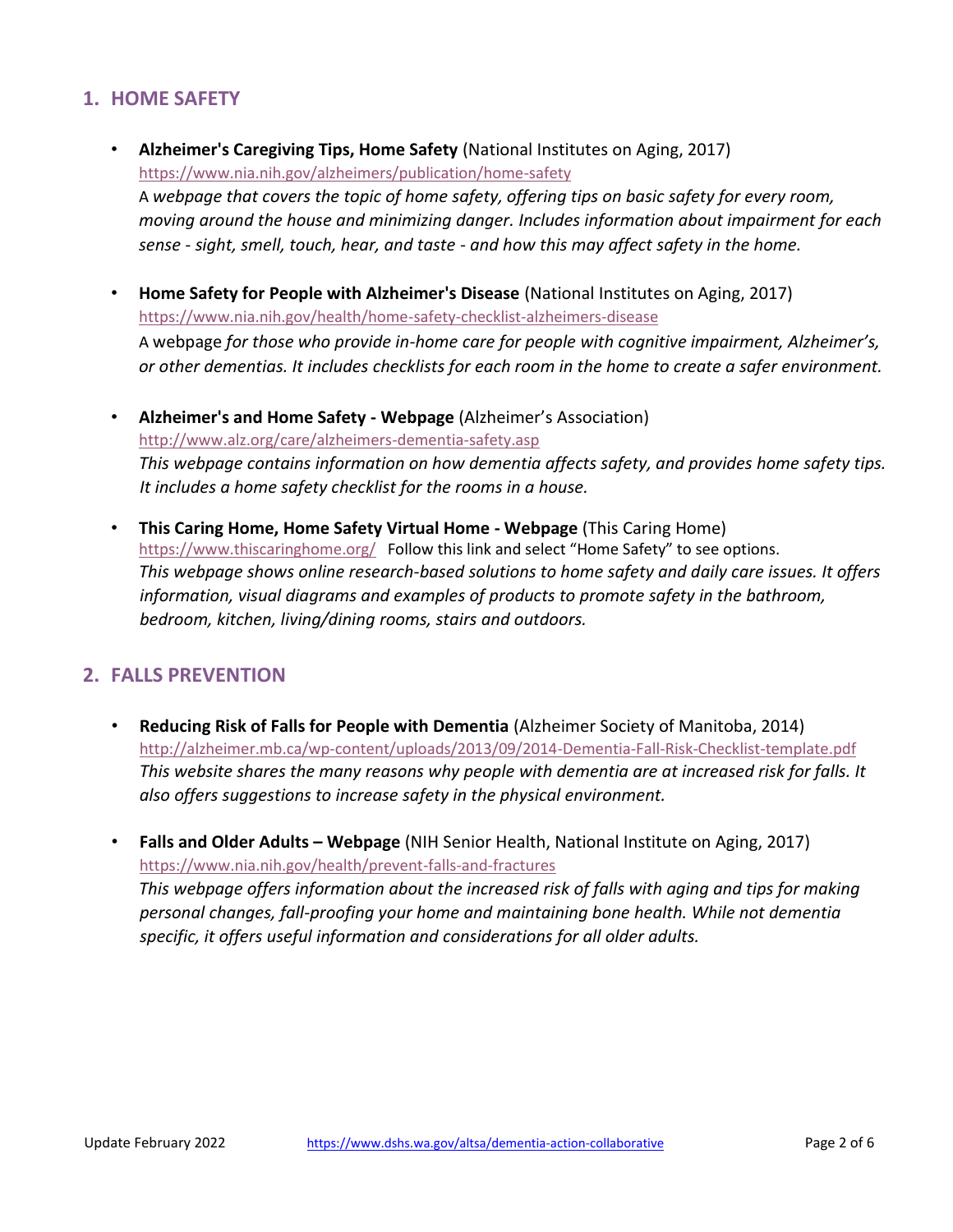# **3. DRIVING**

- **[Driving Information and Contract](http://www.alz.org/national/documents/topicsheet_driving.pdf)** (Alzheimer's Association, 2015) <https://www.alz.org/media/documents/alzheimers-dementia-driving-info-contract-ts.pdf> *Brief fact sheet that covers the need to plan for driving retirement, tips to help the person with dementia to cope with this change and for families of those who are reluctant/refusing to give up driving. It offers a "contract" which could be developed early in the disease process to encourage discussion and planning for driving decisions as the disease progresses.*
- **[At the Crossroads: Family Conversations about Alzheimer's, Dementia and Driving](http://hartfordauto.thehartford.com/UI/Downloads/Crossroads.pdf)** (The Hartford Financial Services Group, 2010) [https://s0.hfdstatic.com/sites/the\\_hartford/files/cmme-crossroads.pdf](https://s0.hfdstatic.com/sites/the_hartford/files/cmme-crossroads.pdf) *This guide helps families determine when it is time for loved ones with dementia to stop driving, and helps them cope with stopping driving.*
- **[Dementia and Driving Resource Center -](http://www.alz.org/care/alzheimers-dementia-and-driving.asp) [Webpage](http://www.alz.org/care/alzheimers-dementia-and-driving.asp)** (Alzheimer's Association) [http://www.alz.org/care/alzheimers-dementia-and](http://www.alz.org/care/alzheimers-dementia-and-driving.asp)[driving.asp](http://www.alz.org/care/alzheimers-dementia-and-driving.asp)

*This webpage contains information on dementia, its impacts on driving, and signs of unsafe driving. It also offers tips and video examples on "having the conversation" with a loved one.* 

• **[Safe Driving for a Life Time: Your Road Ahead -](https://www.thehartford.com/sites/the_hartford/files/your-road-ahead-2012.pdf) [A Guide to Comprehensive Driving Evaluations](https://www.thehartford.com/sites/the_hartford/files/your-road-ahead-2012.pdf)** (The Hartford Center for Mature Market Excellence, 2016)



#### *[https://s0.hfdstatic.com/sites/the\\_hartford/files/your-road-ahead-2012.pdf](https://s0.hfdstatic.com/sites/the_hartford/files/your-road-ahead-2012.pdf)*

*This guide offers general information for those seeking information about comprehensive driving evaluations. The websites below identify professionals who can provide this type of evaluation.* 

- o [https://myaota.aota.org/driver\\_search/index.aspx](https://myaota.aota.org/driver_search/index.aspx)
- o <https://www.aded.net/page/725>

*Or, try contacting your local hospital or the Alzheimer's Association to see if they know of driving evaluation professionals near you.*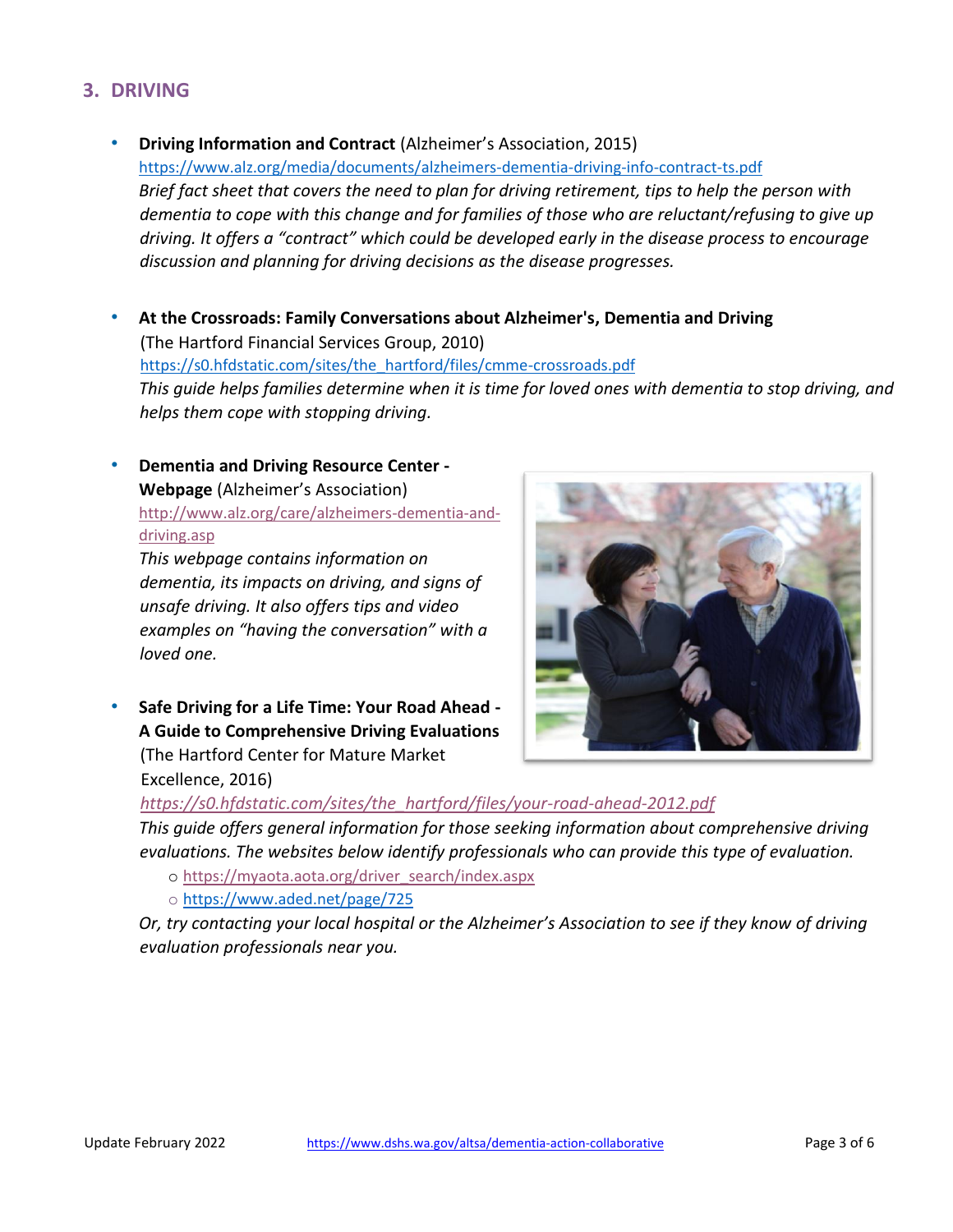#### **4. WANDERING**

- **[Alzheimer's Caregiving Tips, Wandering](https://d2cauhfh6h4x0p.cloudfront.net/s3fs-public/caregivingtips_wandering-final_7-16-12.pdf)** (National Institute on Aging, 2017) <https://www.nia.nih.gov/health/wandering-and-alzheimers-disease> *This webpage offers information on wandering – what you can do to prevent it as well as promote safety and a quick return if your loved one does wander away from home.*
- **[MedicAlert](http://www.alz.org/care/dementia-medic-alert-safe-return.asp) Foundation, in collaboration with the [Alzheimer's](http://www.alz.org/care/dementia-medic-alert-safe-return.asp) Association** <http://www.alz.org/care/dementia-medic-alert-safe-return.asp> *Provides membership plans with 24/7 wandering support. This nationwide emergency response service facilitates the safe return of individuals living with Alzheimer's disease or another dementia who wander or have a medical emergency.*

## **5. EMERGENCY PREPAREDNESS (Be ready for fires, floods, and/or earthquakes!)**

- **[Alzheimer's Caregiving Tips, Disaster Preparedness](https://www.nia.nih.gov/alzheimers/publication/disaster-preparedness)** (National Institute on Aging, 2017) <https://www.nia.nih.gov/health/disaster-preparedness-alzheimers-caregivers> *This fact sheet covers the topic of preparing for disasters such as severe weather, fires, floods, earthquakes and other emergency situations. It shares information on gathering supplies, what to do if you must leave home and if you are separated from your loved one.*
- **[The Calm Before the Storm: Family Conversations about Disaster Planning, Caregiving,](http://hartfordauto.thehartford.com/UI/Downloads/CalmBeforeStormBro.pdf)  [Alzheimer's Disease and Dementia](http://hartfordauto.thehartford.com/UI/Downloads/CalmBeforeStormBro.pdf)** (The Harford Financial Services Group, 2010) [https://s0.hfdstatic.com/sites/the\\_hartford/files/cmme-storm.pdf](https://s0.hfdstatic.com/sites/the_hartford/files/cmme-storm.pdf) *This guide helps caregivers prepare for natural disasters by planning with family, friends, and others. It includes worksheets, checklists and other helpful resources.*

#### **6. ELDER ABUSE AND FINANCIAL EXPLOITATION**

• **[Red Flags of Abuse](https://ncea.acl.gov/resources/docs/Red-Flags-Elder-Abuse-NCEA-2015.pdf)** (National Center on Elder Abuse) [https://ncea.acl.gov/NCEA/media/publications/How-at-Risk-for-Abuse-Are-People-with-](https://ncea.acl.gov/NCEA/media/publications/How-at-Risk-for-Abuse-Are-People-with-Dementia-(2011).pdf)[Dementia\(2011\).pdf](https://ncea.acl.gov/NCEA/media/publications/How-at-Risk-for-Abuse-Are-People-with-Dementia-(2011).pdf) *People with dementia are at greater risk of abuse and neglect than those of the general elderly population. This 2-page fact sheet shares warning signs of neglect, financial abuse/exploitation, psychological/emotional abuse and physical/sexual abuse.* 

• **[Answers on Aging](http://www.n4a.org/Files/financial-fraud-access508.pdf)[TM](http://www.n4a.org/Files/financial-fraud-access508.pdf) [Financial Exploitation: Safeguarding Your Money & Property](http://www.n4a.org/Files/financial-fraud-access508.pdf)**  (National Association of Area Agencies on Aging) <https://www.usaging.org/Files/financial-fraud-access508.pdf> *This 7-page brochure describes "warning signs" of financial exploitation, who may be at risk, and steps you can take to help avoid financial exploitation.*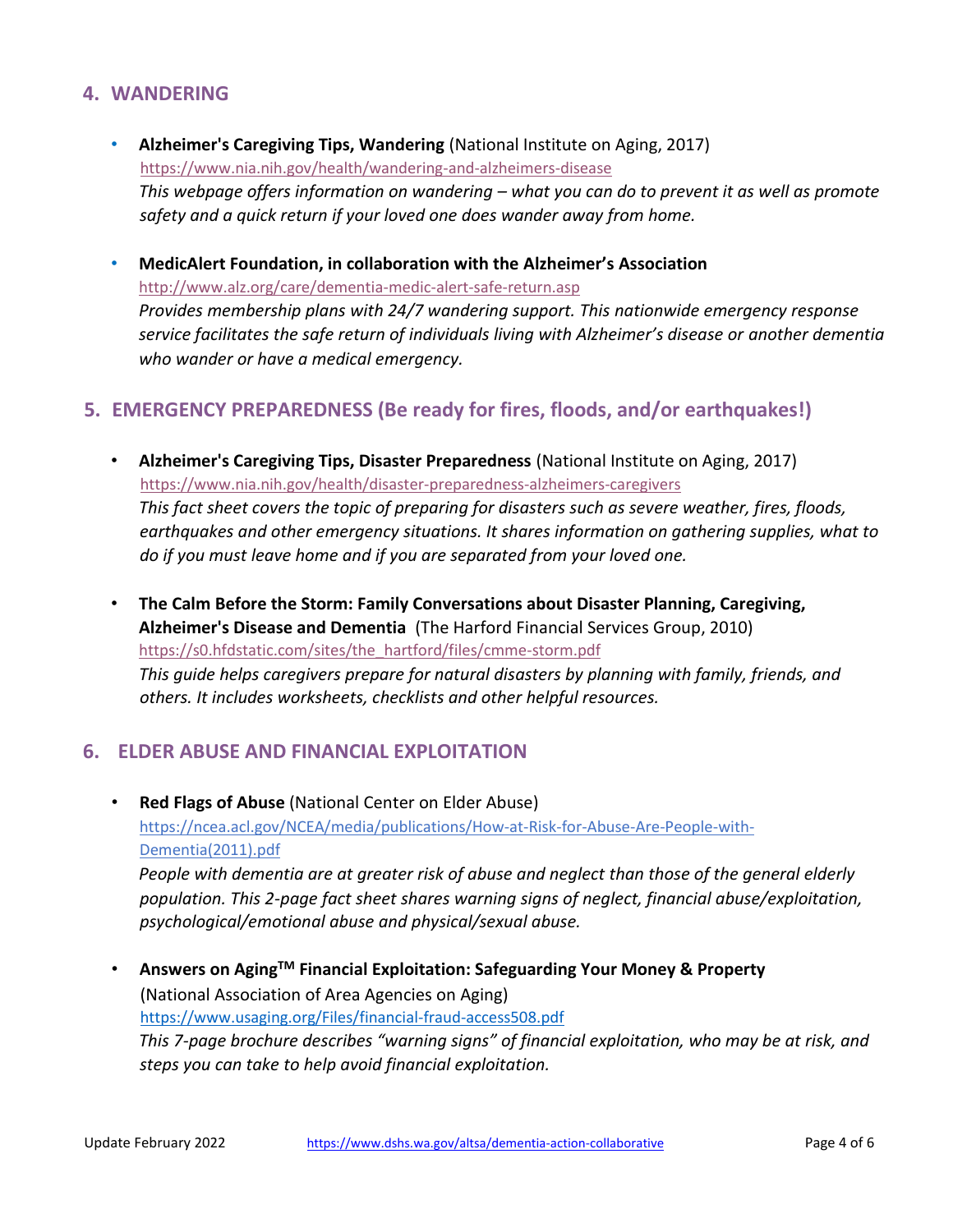**[Senior Fraud](http://www.atg.wa.gov/senior-fraud)** [\(](http://www.atg.wa.gov/senior-fraud)Washington State Office of the Attorney General) <http://www.atg.wa.gov/senior-fraud> *People 50+ are especially vulnerable to fraud and account for over half of all victims. This* 

*webpage offers information about common scams, how they operate, and a link to file a complaint online.* 

• **[How to Report Concerns Involving](https://www.dshs.wa.gov/altsa/home-and-community-services/report-concerns-involving-vulnerable-adults)  [Vulnerable Adults](https://www.dshs.wa.gov/altsa/home-and-community-services/report-concerns-involving-vulnerable-adults)** (Department of Social and Health Services, Washington State) [https://www.dshs.wa.gov/altsa/home](https://www.dshs.wa.gov/altsa/home-and-community-services/report-concerns-involving-vulnerable-adults)[andcommunity-services/report-concerns](https://www.dshs.wa.gov/altsa/home-and-community-services/report-concerns-involving-vulnerable-adults)[involvingvulnerable-adults](https://www.dshs.wa.gov/altsa/home-and-community-services/report-concerns-involving-vulnerable-adults) *This webpage offers information about* 



*reporting either online or by phone. It explains what you will be asked to share and what to expect after a report is made.* 

*The direct phone line to report is:* **1-866-ENDHARM (1-866-363-4276)**

# **MORE CARE AND SAFETY INFORMATION FOR CAREGIVERS**

- **[Caring for a Person with Alzheimer's Disease: Your Easy-to-Use Guide from the National Institute](https://www.nia.nih.gov/alzheimers/publication/caring-person-alzheimers-disease/about-guide)  [on Aging](https://www.nia.nih.gov/alzheimers/publication/caring-person-alzheimers-disease/about-guide)** (National Institute on Aging, 2017) [https://www.nia.nih.gov/alzheimers/publication/caring](https://www.nia.nih.gov/alzheimers/publication/caring-person-alzheimers-disease/about-guide)[person-alzheimers-disease/about-guide](https://www.nia.nih.gov/alzheimers/publication/caring-person-alzheimers-disease/about-guide) *This 100-page guide offers dementia care information and advice. It discusses daily care, sundowning and other behaviors, and where to find help.*
- **[Family Caregiver Handbook](https://www.dshs.wa.gov/sites/default/files/SESA/publications/documents/22-277.pdf)** [\(](https://www.dshs.wa.gov/sites/default/files/SESA/publications/documents/22-277.pdf)Department of Social and Health Services, Washington State, 2013) <https://www.dshs.wa.gov/sites/default/files/publications/documents/22-277.pdf> *[A](https://www.dshs.wa.gov/sites/default/files/publications/documents/22-277.pdf) guide for family and other unpaid caregivers who care for an adult or senior with disabilities.*